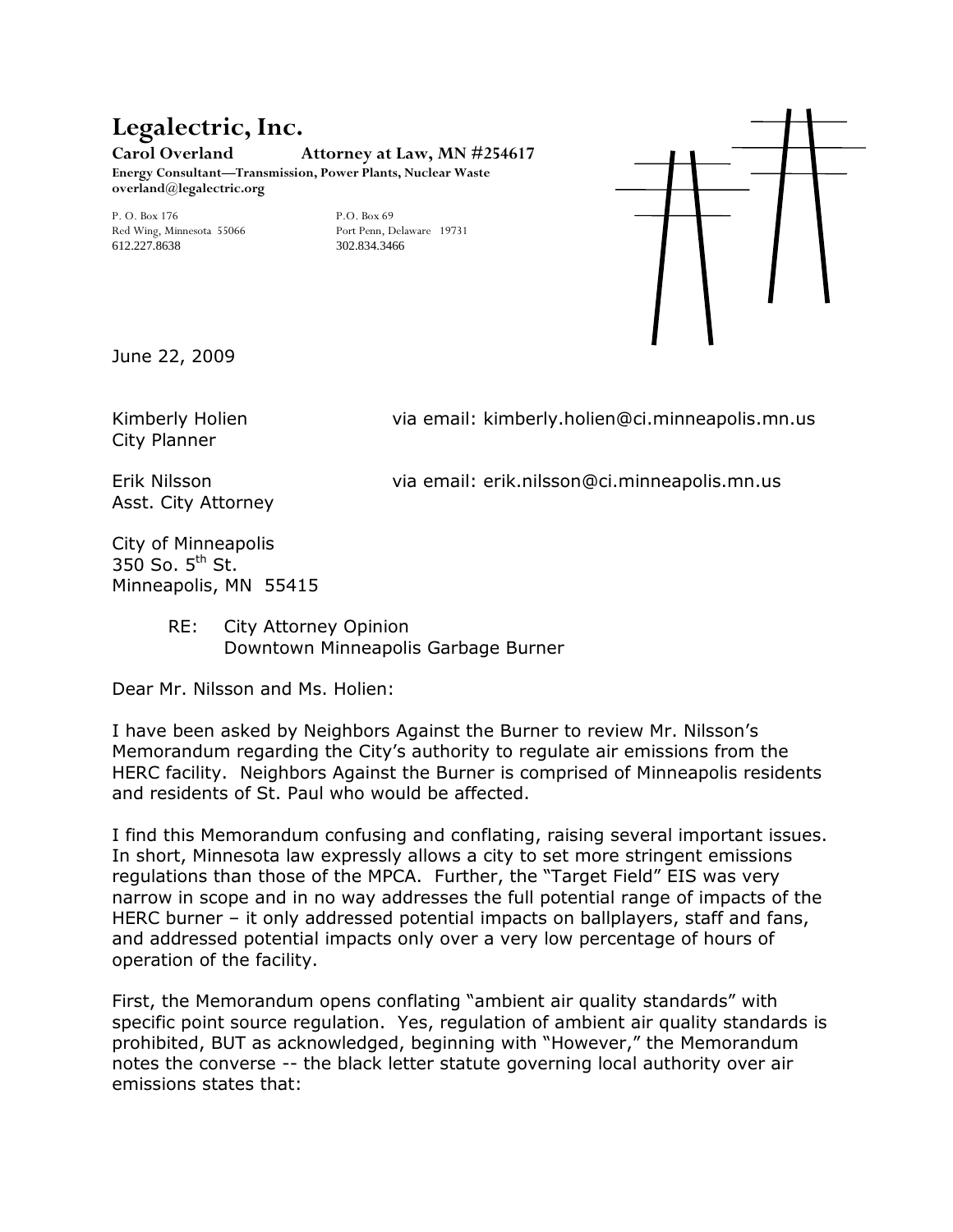## *… local units of government may set emission regulations with respect to stationary sources which are more stringent than those set by the Pollution Control Agency.*

Minn. Stat. §116.07, Subd. 4 (emphasis added). HERC is not a moving target, it is a "stationary source."

Following that clear statement of authority, the Memorandum claims, without support, that a statutory provision regarding compliance with federal and state environmental laws and regulations prohibits local regulation:

*This omission indicates that the legislature did not intend for HERC to be bound by local emissions regulations.* 

Memorandum, 2, citing Harris v. County of Hennepin, 679 N.W. 2d 728, 731 (Minn. 2004). But as "Jimmy Jam" Harris' tax case also states, "[s]tatutes should be read as a whole with other statutes that address the same subject. See State v. Chambers, 589 N.W.2d 466, 480 (Minn. 1999)." Id. When considered in light of the statutory permission to regulate, reiteration of this statutory permission is not necessary, and, absent any legislative history showing otherwise, omission is not prohibition. Legislative interpretation is not to be twisted with contortions where plain language of the statute has a reasonable result:

*The object of statutory interpretation is to ascertain and effectuate the intention of the legislature Minn. Stat. § 645.16 (2002). Courts must give effect to the plain meaning of statutory text when it is clear and unambiguous. Green Giant Co. v. Comm'r of Revenue, 534 N.W.2d 710, 712 (Minn. 1995).* 

*…* 

*We look to other sections of the law and our canons of statutory construction to determine the intent of the legislature. We may examine, among other considerations, the "occasion and necessity for the law" and "the circumstances under which it was enacted." Minn. Stat. § 645.16 (2002). We may also look to the state of the law before a statute was enacted. Id. In doing so, we will attempt to read statutes in a way that gives effect to all their provisions. Id. Statutes should be read as a whole with other statutes that address the same subject. See State v. Chambers, 589 N.W.2d 466, 480 (Minn. 1999).* 

Id. There is no support for the interpretation of the Memorandum that the "omission" is an exclusion. There is nothing by way of citation or legislative history to provide any reason for interpretation of Minn. Stat. §383B.235, Subd. 3 as other than its black letter meaning. There is no support to interpret the statute in direct contradiction to a related state statute. Sometimes an omission is just an omission. There is no conflict in the laws as written, only in the erroneous interpretation in the Memorandum.